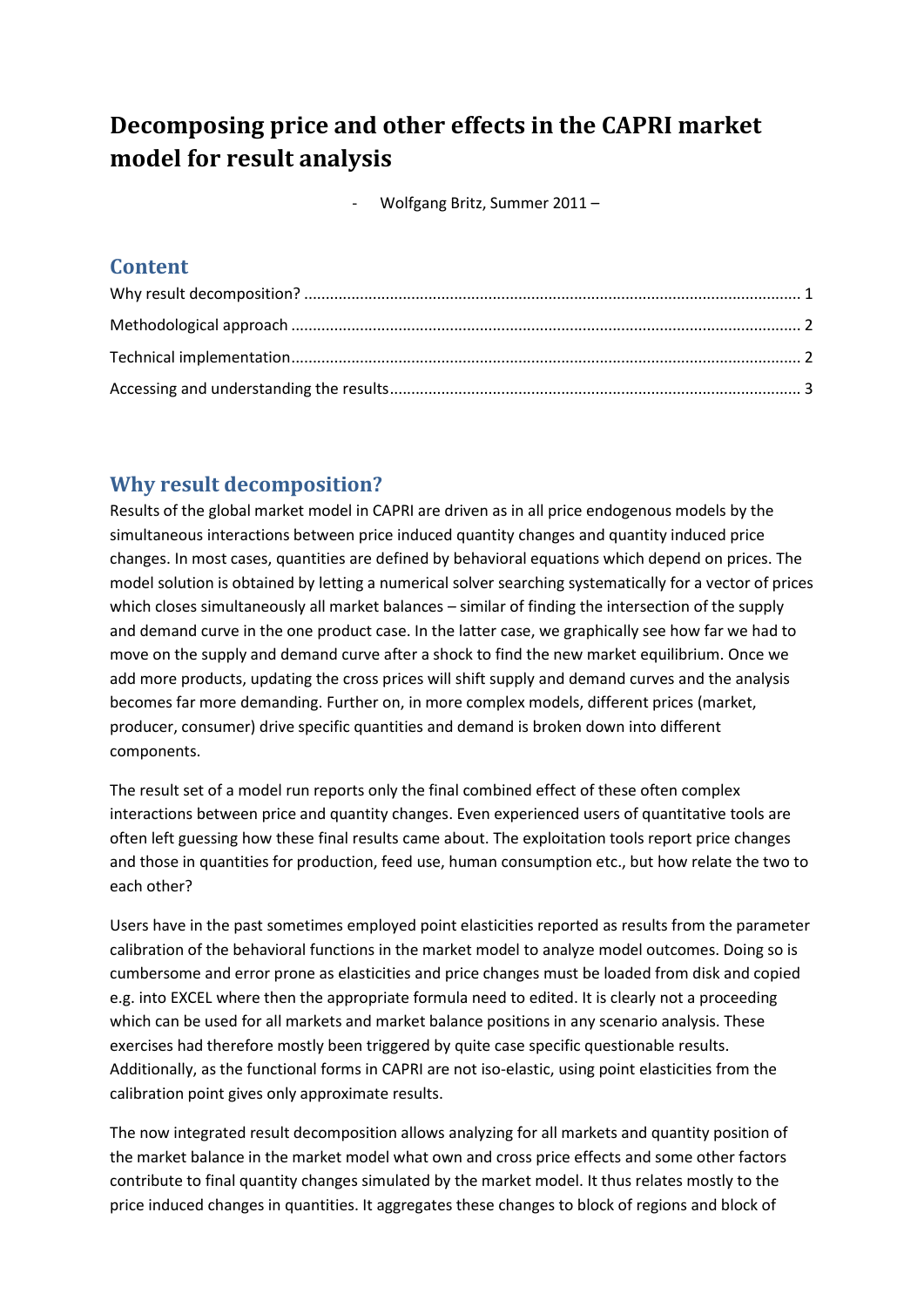products, so that, as usual, a drill down approach from changes at aggregate level to more specific ones can be performed.

#### <span id="page-1-0"></span>**Methodological approach**

The basic idea consists in re-calculating the behavioral equations driving the quantities in the market model by fixing some prices to the calibration point while updating others to the final results.

Take e.g. the human consumption demand for beef in a Member State. In order to determine the own price effect, the consumer price for beef is set to the one simulated during the model run and all other consumer prices are set to the prices of the base line. Afterwards, the demand function for beef is calculated and the resulting beef demand quantity is stored in a reporting array. Next, the beef price is set back to the base line level, and all other prices to the simulation result. The beef demand is then recalculated again to determine the effect of cross price changes only. And then, only the prices for certain groups of products such as meat (excluding the own price) are set to the simulation results, keeping all other prices at baseline levels.

By doing so, we generate one array for each country and position of the market balance which shows in the rows the single products and in the columns which prices had been updated from the baseline to the simulation results whereas the cells of the array comprise the calculated quantities. The resulting overall matrix is quite large, if any country or country block would show a non-zero entry for each market balance position and product, we would generate a matrix with 60 regions x 5 market balance positions x 47 products x 11 price changes (plus specific effects depending on the position)  $\sim$  150.00 entries, even without aggregating the results to product groups and group of regions. As explained below, the resulting informational overload is avoided by converting everything to percentage changes against the baseline and only storing changes above a certain threshold.

Summarizing, the reported quantity changes inform hence the user about the effect of certain price changes under the condition that anything else is kept unchanged at the calibration point. One could naturally alternatively use the final results as the comparison point. However, by doing so, comparing different scenario would be more difficult as each time a new comparison point would be chosen.

Depending on the functional forms and the terms entering the equation, summing up these changes might only yield approximate results for the true results in a simulation. Nevertheless, such decomposition might help in understanding the outcome of a simulation as well as hint at eventually implausible choice of parameters.

#### <span id="page-1-1"></span>**Technical implementation**

The technical implementation consists in a relatively compact GAMS program

("reports\bev\_func\_decomp.gms") which calculates for all positions of the market model product balance (production "PROD", feed use "FEED", human consumption "HCON", processing "PROC" and biofuel feedstock demand "BIOF") the effect of own price and cross price changes. For the demand positions, the effect of the Armington utility aggregator is reported as well. For feed, the impact of the changed sectoral energy demand as integrated in the behavioral equation for feed demand is calculated additionally. In case of the dairy output equations, changes in milk fat and protein are added. Cross price effect are broken down to the reporting groups generally used such as cereals ("CERE") or oilseed ("OILS").